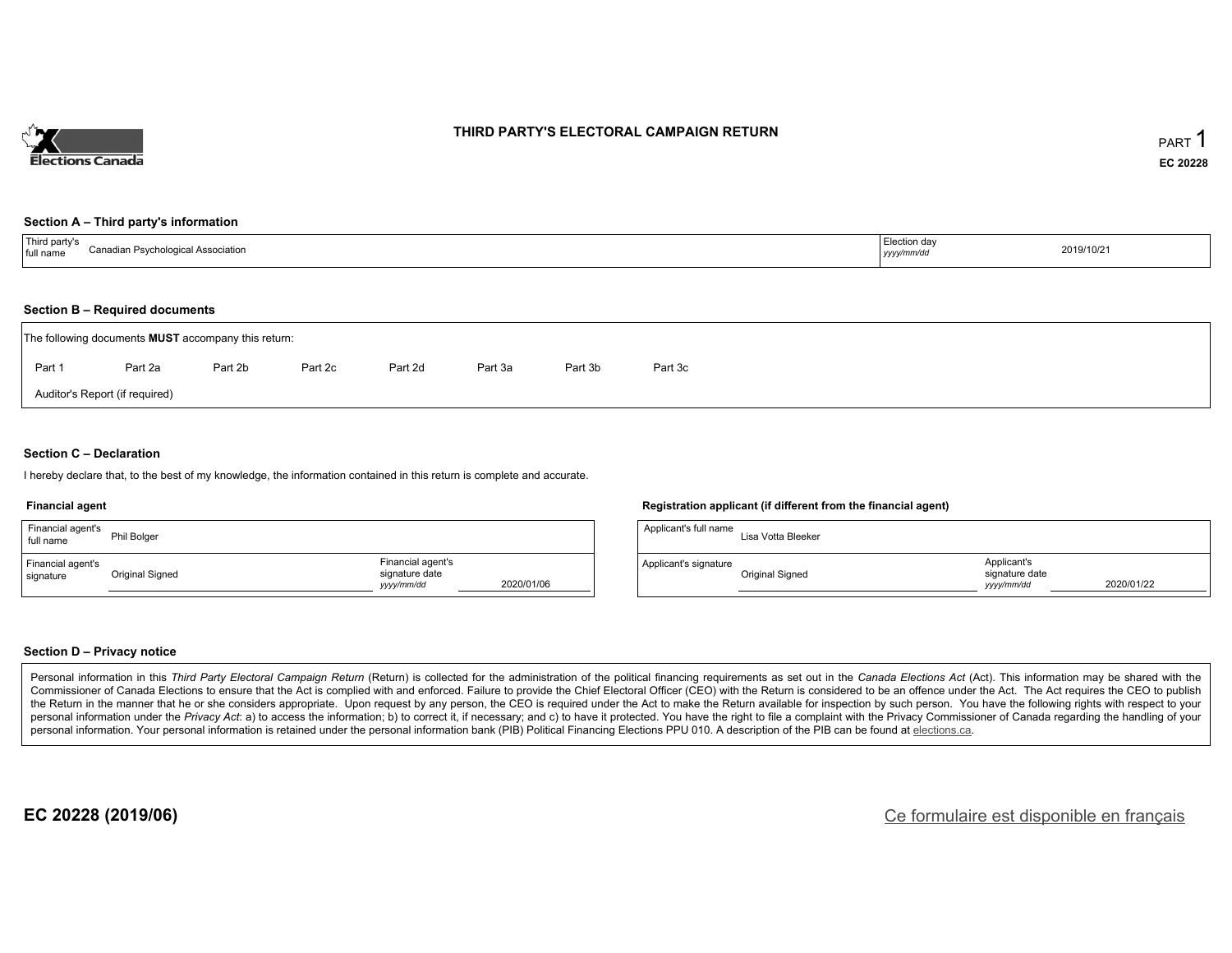

## **THIRD PARTY'S ELECTORAL CAMPAIGN RETURN HIRD PARTY'S ELECTORAL CAMPAIGN RETURN<br>Statement of monetary contributions received PART 2a PART 2a**

**EC 20228**

| No. | Full name | <b>Street</b><br>no.                                                                | <b>Street</b> | Apt. | City | Prov./<br>Terr. | Postal<br>code | Date<br>received                                                               | Individual | <b>Business /</b><br>Commercial<br>organization | Government | Trade union | Corporation<br>without share<br>capital | Unincorporated<br>organization or<br>association |
|-----|-----------|-------------------------------------------------------------------------------------|---------------|------|------|-----------------|----------------|--------------------------------------------------------------------------------|------------|-------------------------------------------------|------------|-------------|-----------------------------------------|--------------------------------------------------|
|     |           |                                                                                     |               |      |      |                 |                | yyyy/mm/dd                                                                     | \$         | \$                                              | \$         | \$          | \$                                      | \$                                               |
|     |           |                                                                                     |               |      |      |                 |                |                                                                                |            |                                                 |            |             |                                         |                                                  |
|     |           |                                                                                     |               |      |      |                 |                |                                                                                |            |                                                 |            |             |                                         |                                                  |
|     |           |                                                                                     |               |      |      |                 |                |                                                                                |            |                                                 |            |             |                                         |                                                  |
|     |           |                                                                                     |               |      |      |                 |                |                                                                                |            |                                                 |            |             |                                         |                                                  |
|     |           |                                                                                     |               |      |      |                 |                |                                                                                |            |                                                 |            |             |                                         |                                                  |
|     |           |                                                                                     |               |      |      |                 |                |                                                                                |            |                                                 |            |             |                                         |                                                  |
|     |           |                                                                                     |               |      |      |                 |                |                                                                                |            |                                                 |            |             |                                         |                                                  |
|     |           |                                                                                     |               |      |      |                 |                |                                                                                |            |                                                 |            |             |                                         |                                                  |
|     |           |                                                                                     |               |      |      |                 |                |                                                                                |            |                                                 |            |             |                                         |                                                  |
|     |           |                                                                                     |               |      |      |                 |                |                                                                                |            |                                                 |            |             |                                         |                                                  |
|     |           |                                                                                     |               |      |      |                 |                |                                                                                |            |                                                 |            |             |                                         |                                                  |
|     |           |                                                                                     |               |      |      |                 |                |                                                                                |            |                                                 |            |             |                                         |                                                  |
|     |           |                                                                                     |               |      |      |                 |                |                                                                                |            |                                                 |            |             |                                         |                                                  |
|     |           |                                                                                     |               |      |      |                 |                |                                                                                |            |                                                 |            |             |                                         |                                                  |
|     |           |                                                                                     |               |      |      |                 |                | Totals carried forward from previous page \$                                   |            |                                                 |            |             |                                         |                                                  |
|     |           |                                                                                     |               |      |      |                 |                | Total amount of monetary contributions by contributors who gave over \$200 (A) |            |                                                 |            |             |                                         |                                                  |
|     |           |                                                                                     |               |      |      |                 |                | Number of contributors who gave over \$200                                     |            |                                                 |            |             |                                         |                                                  |
|     |           | Total amount of monetary contributions by contributors who gave \$200 or less $(B)$ |               |      |      |                 |                |                                                                                |            |                                                 |            |             |                                         |                                                  |
|     |           | Number of contributors who gave \$200 or less                                       |               |      |      |                 |                |                                                                                |            |                                                 |            |             |                                         |                                                  |
|     |           | Total amount of all monetary contributions (A+B)                                    |               |      |      |                 |                |                                                                                |            |                                                 |            |             |                                         |                                                  |
|     |           |                                                                                     |               |      |      |                 |                | Number of contributors who gave monetary contributions                         |            |                                                 |            |             |                                         |                                                  |

| Third<br>party | Association | aa<br>.<br>,,,,, | 2019/10/2 | Page |  |  |  |
|----------------|-------------|------------------|-----------|------|--|--|--|
|----------------|-------------|------------------|-----------|------|--|--|--|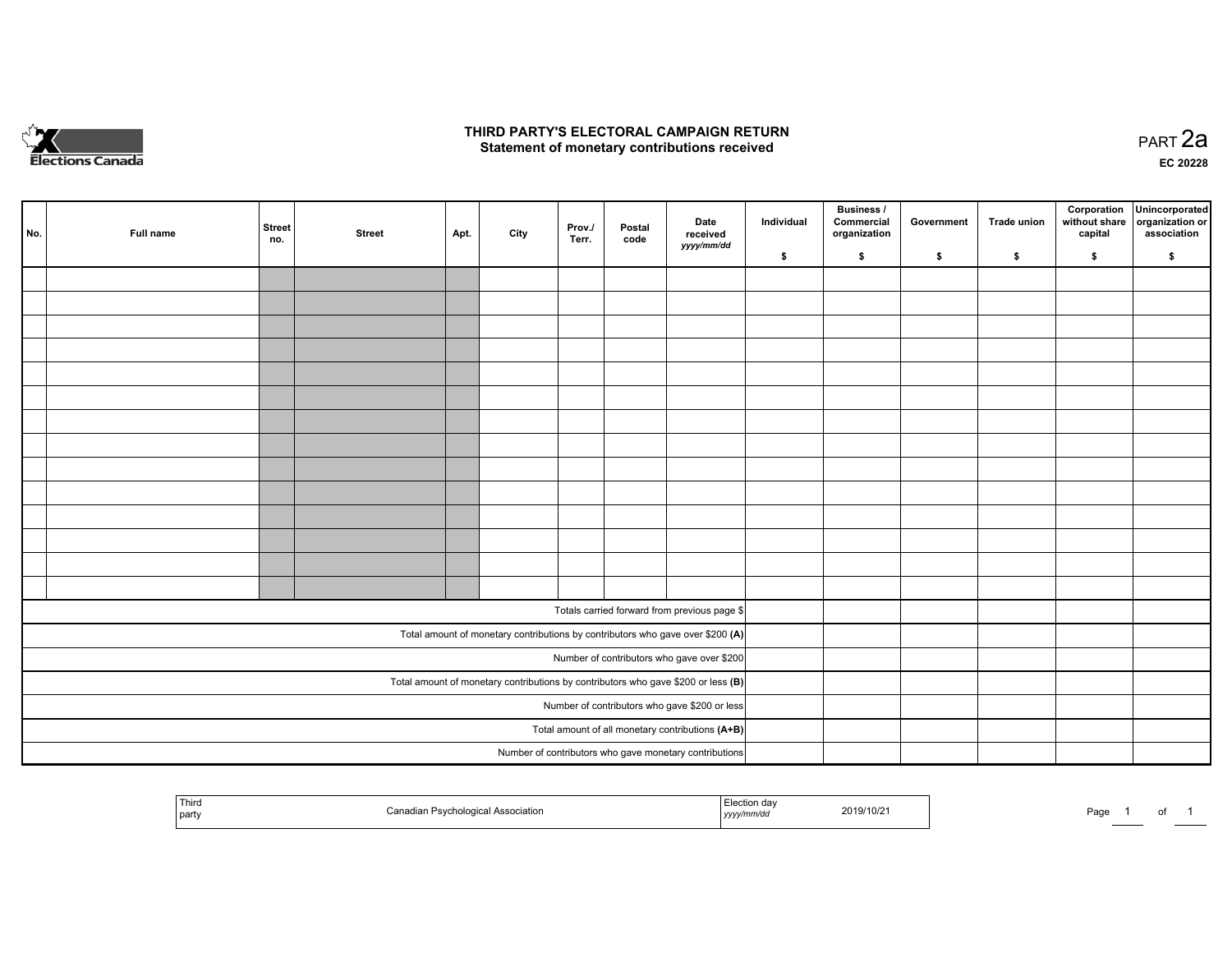

## **THIRD PARTY'S ELECTORAL CAMPAIGN RETURN**  THIRD PARTY'S ELECTORAL CAMPAIGN RETURN<br>Statement of non-monetary contributions received

of 1

| No.                                                                                     | Full name | <b>Street</b><br>no.                                 | <b>Street</b> | Apt. | City | Prov./<br>Terr. | Postal<br>code | Date<br>received<br>yyyy/mm/dd                                                     | Individual | <b>Business /</b><br>Commercial<br>organization | Government | Trade union | Corporation<br>without share<br>capital | Unincorporated<br>organization or<br>association |
|-----------------------------------------------------------------------------------------|-----------|------------------------------------------------------|---------------|------|------|-----------------|----------------|------------------------------------------------------------------------------------|------------|-------------------------------------------------|------------|-------------|-----------------------------------------|--------------------------------------------------|
|                                                                                         |           |                                                      |               |      |      |                 |                |                                                                                    | \$         | \$                                              | \$         | \$          | \$                                      | \$                                               |
|                                                                                         |           |                                                      |               |      |      |                 |                |                                                                                    |            |                                                 |            |             |                                         |                                                  |
|                                                                                         |           |                                                      |               |      |      |                 |                |                                                                                    |            |                                                 |            |             |                                         |                                                  |
|                                                                                         |           |                                                      |               |      |      |                 |                |                                                                                    |            |                                                 |            |             |                                         |                                                  |
|                                                                                         |           |                                                      |               |      |      |                 |                |                                                                                    |            |                                                 |            |             |                                         |                                                  |
|                                                                                         |           |                                                      |               |      |      |                 |                |                                                                                    |            |                                                 |            |             |                                         |                                                  |
|                                                                                         |           |                                                      |               |      |      |                 |                |                                                                                    |            |                                                 |            |             |                                         |                                                  |
|                                                                                         |           |                                                      |               |      |      |                 |                |                                                                                    |            |                                                 |            |             |                                         |                                                  |
|                                                                                         |           |                                                      |               |      |      |                 |                |                                                                                    |            |                                                 |            |             |                                         |                                                  |
|                                                                                         |           |                                                      |               |      |      |                 |                |                                                                                    |            |                                                 |            |             |                                         |                                                  |
|                                                                                         |           |                                                      |               |      |      |                 |                |                                                                                    |            |                                                 |            |             |                                         |                                                  |
|                                                                                         |           |                                                      |               |      |      |                 |                |                                                                                    |            |                                                 |            |             |                                         |                                                  |
|                                                                                         |           |                                                      |               |      |      |                 |                |                                                                                    |            |                                                 |            |             |                                         |                                                  |
|                                                                                         |           |                                                      |               |      |      |                 |                |                                                                                    |            |                                                 |            |             |                                         |                                                  |
|                                                                                         |           |                                                      |               |      |      |                 |                |                                                                                    |            |                                                 |            |             |                                         |                                                  |
|                                                                                         |           |                                                      |               |      |      |                 |                |                                                                                    |            |                                                 |            |             |                                         |                                                  |
|                                                                                         |           |                                                      |               |      |      |                 |                | Totals carried forward from previous page \$                                       |            |                                                 |            |             |                                         |                                                  |
|                                                                                         |           |                                                      |               |      |      |                 |                | Total amount of non-monetary contributions by contributors who gave over \$200 (A) |            |                                                 |            |             |                                         |                                                  |
|                                                                                         |           |                                                      |               |      |      |                 |                | Number of contributors who gave over \$200                                         |            |                                                 |            |             |                                         |                                                  |
| Total amount of non-monetary contributions by contributors who gave \$200 or less $(B)$ |           |                                                      |               |      |      |                 |                |                                                                                    |            |                                                 |            |             |                                         |                                                  |
| Number of contributors who gave \$200 or less                                           |           |                                                      |               |      |      |                 |                |                                                                                    |            |                                                 |            |             |                                         |                                                  |
|                                                                                         |           | Total amount of all non-monetary contributions (A+B) |               |      |      |                 |                |                                                                                    |            |                                                 |            |             |                                         |                                                  |
|                                                                                         |           |                                                      |               |      |      |                 |                | Number of contributors who gave non-monetary contributions                         |            |                                                 |            |             |                                         |                                                  |
|                                                                                         |           |                                                      |               |      |      |                 |                |                                                                                    |            |                                                 |            |             |                                         |                                                  |

| ' Thira<br>S<br>party | Association<br>า Psvchological<br>รงเส | Elootion<br>$\sim$<br>$-$ n ma $/$ m -<br>, yyyymmaa | 2019/10/2 | Doc<br>'au<br>. . |  |
|-----------------------|----------------------------------------|------------------------------------------------------|-----------|-------------------|--|
|-----------------------|----------------------------------------|------------------------------------------------------|-----------|-------------------|--|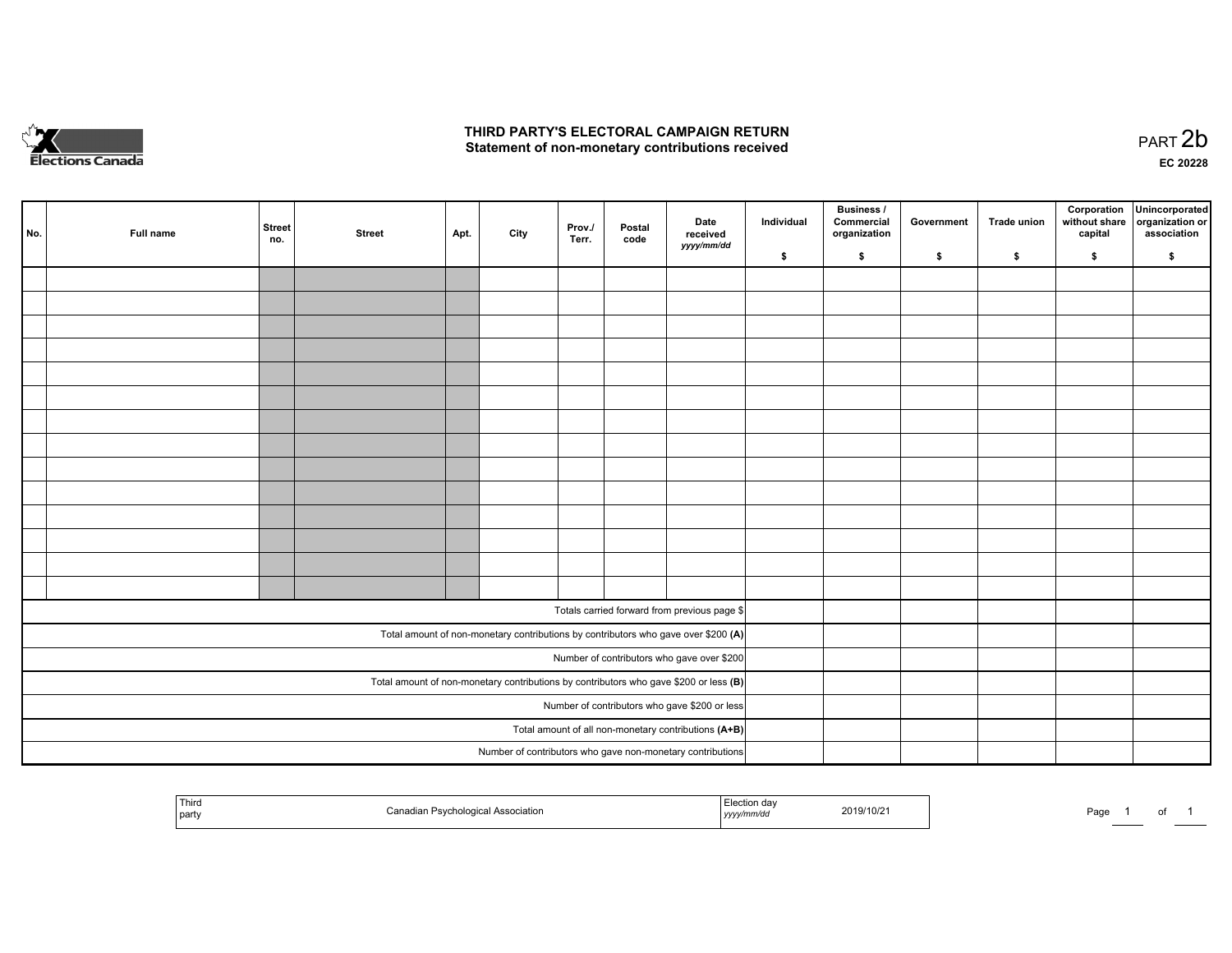

## **THIRD PARTY'S ELECTORAL CAMPAIGN RETURN STATE:** PRACT OF OPPRESS TO PART SELECTORAL CAMPAIGN RETURN<br>
Statement of operating loans received

**EC 20228**

| No.                                                             | Full name | <b>Street</b><br>no. | <b>Street</b> | Apt. | City | Prov./<br>Terr. | Postal<br>code | Date<br>received                                             | Individual | <b>Business /</b><br>Commercial<br>organization | Government | <b>Trade union</b> | Corporation<br>capital | Unincorporated<br>without share organization or<br>association |
|-----------------------------------------------------------------|-----------|----------------------|---------------|------|------|-----------------|----------------|--------------------------------------------------------------|------------|-------------------------------------------------|------------|--------------------|------------------------|----------------------------------------------------------------|
|                                                                 |           |                      |               |      |      |                 |                | yyyy/mm/dd                                                   | \$         | \$                                              | \$         | \$                 | \$                     | \$                                                             |
|                                                                 |           |                      |               |      |      |                 |                |                                                              |            |                                                 |            |                    |                        |                                                                |
|                                                                 |           |                      |               |      |      |                 |                |                                                              |            |                                                 |            |                    |                        |                                                                |
|                                                                 |           |                      |               |      |      |                 |                |                                                              |            |                                                 |            |                    |                        |                                                                |
|                                                                 |           |                      |               |      |      |                 |                |                                                              |            |                                                 |            |                    |                        |                                                                |
|                                                                 |           |                      |               |      |      |                 |                |                                                              |            |                                                 |            |                    |                        |                                                                |
|                                                                 |           |                      |               |      |      |                 |                |                                                              |            |                                                 |            |                    |                        |                                                                |
|                                                                 |           |                      |               |      |      |                 |                |                                                              |            |                                                 |            |                    |                        |                                                                |
|                                                                 |           |                      |               |      |      |                 |                |                                                              |            |                                                 |            |                    |                        |                                                                |
|                                                                 |           |                      |               |      |      |                 |                |                                                              |            |                                                 |            |                    |                        |                                                                |
|                                                                 |           |                      |               |      |      |                 |                |                                                              |            |                                                 |            |                    |                        |                                                                |
|                                                                 |           |                      |               |      |      |                 |                |                                                              |            |                                                 |            |                    |                        |                                                                |
|                                                                 |           |                      |               |      |      |                 |                |                                                              |            |                                                 |            |                    |                        |                                                                |
|                                                                 |           |                      |               |      |      |                 |                |                                                              |            |                                                 |            |                    |                        |                                                                |
|                                                                 |           |                      |               |      |      |                 |                |                                                              |            |                                                 |            |                    |                        |                                                                |
|                                                                 |           |                      |               |      |      |                 |                | Totals carried forward from previous page \$                 |            |                                                 |            |                    |                        |                                                                |
|                                                                 |           |                      |               |      |      |                 |                | Total amount of loans by lenders who provided over \$200 (A) |            |                                                 |            |                    |                        |                                                                |
|                                                                 |           |                      |               |      |      |                 |                | Number of lenders who provided over \$200                    |            |                                                 |            |                    |                        |                                                                |
| Total amount of loans by lenders who provided \$200 or less (B) |           |                      |               |      |      |                 |                |                                                              |            |                                                 |            |                    |                        |                                                                |
| Number of lenders who provided \$200 or less                    |           |                      |               |      |      |                 |                |                                                              |            |                                                 |            |                    |                        |                                                                |
| Total amount of all loans (A+B)                                 |           |                      |               |      |      |                 |                |                                                              |            |                                                 |            |                    |                        |                                                                |
|                                                                 |           |                      |               |      |      |                 |                | Number of all lenders who provided loans                     |            |                                                 |            |                    |                        |                                                                |

| Third<br>in Psychological Association<br>party | 2019/10/21<br>,,,,, | Page |
|------------------------------------------------|---------------------|------|
|------------------------------------------------|---------------------|------|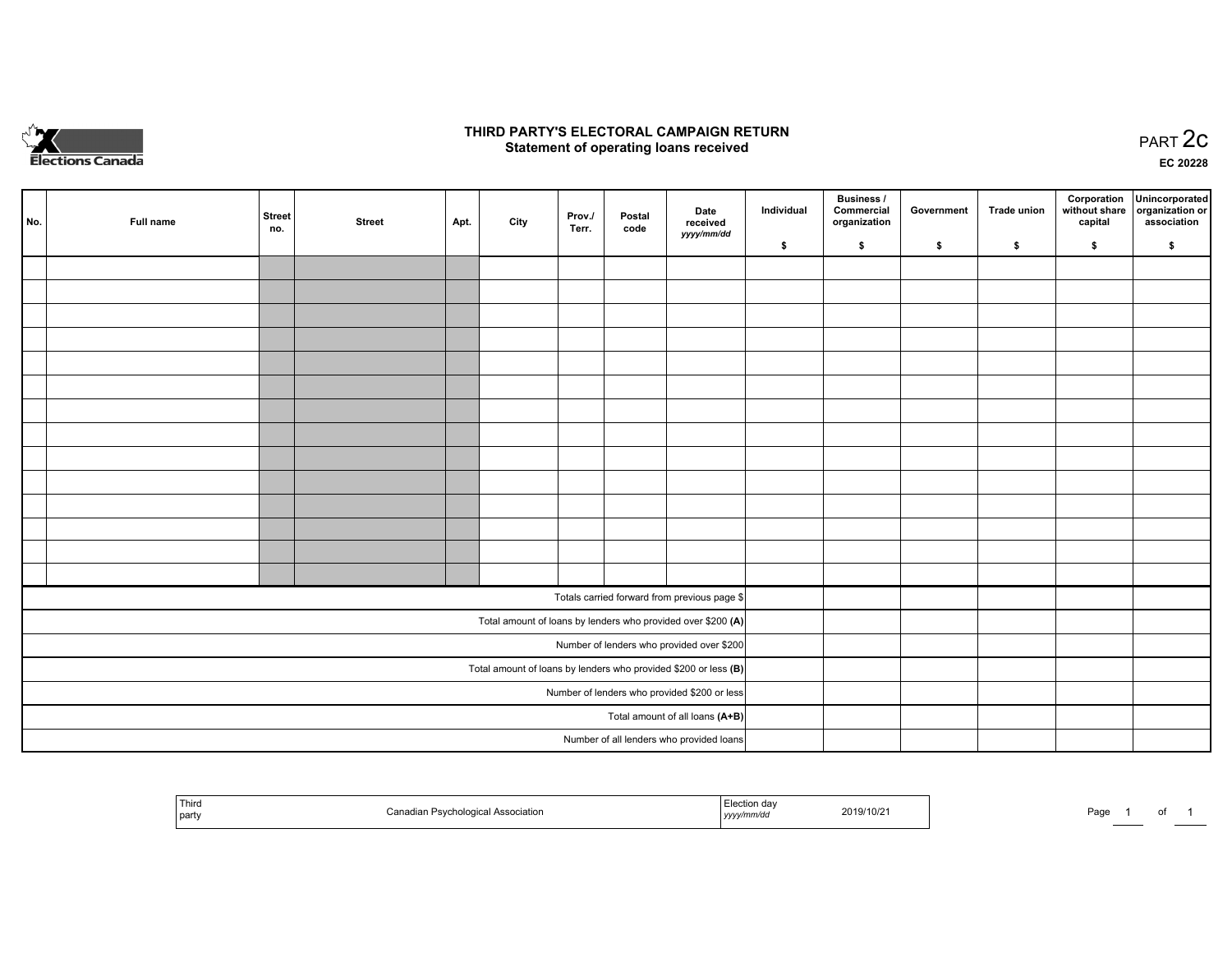

# **THIRD PARTY'S ELECTORAL CAMPAIGN RETURN S** ELECTORAL CAMPAIGN RETURN<br>Summary of inflows PART 2d

| No.   | Type of contributor / lender                    | <b>Monetary</b><br>contributions<br>(Part 2a)<br>\$ | Non-monetary<br>contributions<br>(Part 2b)<br>\$ | Loans<br>(Part 2c)<br>\$ | <b>Total</b><br>s. | Number of<br>contributors and<br>lenders |
|-------|-------------------------------------------------|-----------------------------------------------------|--------------------------------------------------|--------------------------|--------------------|------------------------------------------|
|       |                                                 |                                                     |                                                  |                          |                    |                                          |
| 1.    | Individuals                                     |                                                     |                                                  |                          |                    |                                          |
|       | 2. Businesses / Commercial organizations        |                                                     |                                                  |                          |                    |                                          |
| 3.    | Governments                                     |                                                     |                                                  |                          |                    |                                          |
| 4.    | Trade unions                                    |                                                     |                                                  |                          |                    |                                          |
| 5.    | Corporations without share capital              |                                                     |                                                  |                          |                    |                                          |
|       | 6. Unincorporated organizations or associations |                                                     |                                                  |                          |                    |                                          |
|       | 7.   Total (items 1 to 6)                       |                                                     |                                                  |                          |                    |                                          |
| Total |                                                 |                                                     |                                                  |                          |                    |                                          |
|       | 8. Amount of third party's resources used       |                                                     |                                                  |                          |                    |                                          |
| 9.    | Grand total (items 7 and 8)                     |                                                     |                                                  |                          |                    |                                          |

| Third<br>___<br>  party | <b>Psychological Association</b><br>Canadian | Election day<br>yyyy/mm/dd | 2019/10/21 |
|-------------------------|----------------------------------------------|----------------------------|------------|
|-------------------------|----------------------------------------------|----------------------------|------------|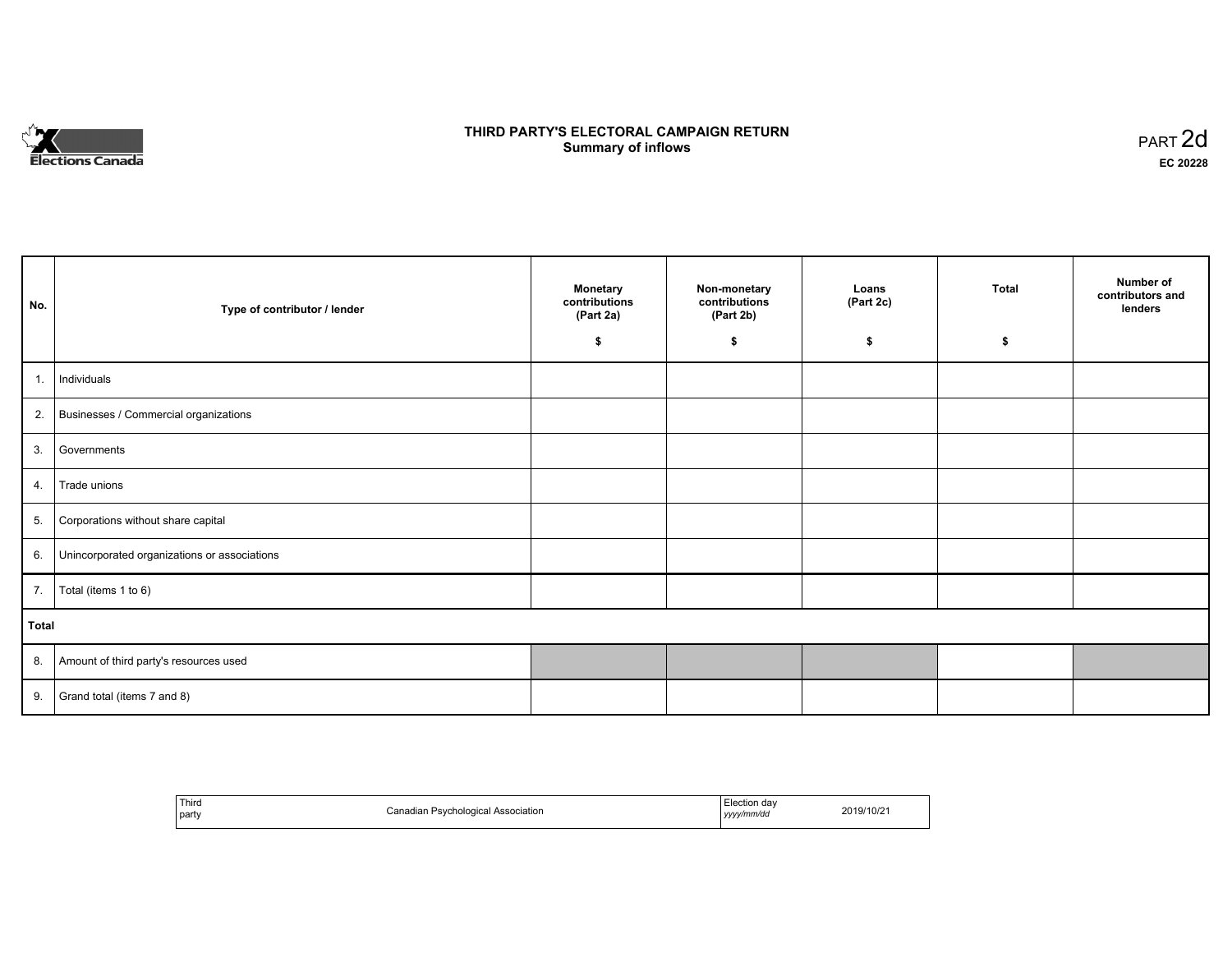

# **THIRD PARTY'S ELECTORAL CAMPAIGN RETURN Statement of expenses incurred for regulated activities that take place during the pre-election period**  *(Only applicable to a fixed-date general election)*

PART 3a **EC 20228**

For a list of expense types, expense categories and expense subcategories, refer to Annex II in the Instructions.

| No.            | Date<br>incurred<br>yyyy/mm/dd | ED Code<br>$\vert$ (if applicable) $\vert$ | Supplier       | <b>Expense type</b> | <b>Expense</b><br>category | Expense<br>subcategory | <b>Starting date</b><br>of activity,<br>advertisement<br>or survey<br>yyyy/mm/dd | <b>Ending date</b><br>of activity,<br>advertisement<br>or survey<br>yyyy/mm/dd | Place of activity or<br>advertisement        | <b>Expense amount</b><br>\$ |
|----------------|--------------------------------|--------------------------------------------|----------------|---------------------|----------------------------|------------------------|----------------------------------------------------------------------------------|--------------------------------------------------------------------------------|----------------------------------------------|-----------------------------|
| $\overline{1}$ | 2019/09/03                     | 35-075                                     | Rebel.ca       | Partisan Activity   | Website Hosting            |                        |                                                                                  | 2019/10/21                                                                     | Ottawa, Ontario                              | 23.72                       |
| $\overline{2}$ | 2019/08/29                     | 35-075                                     | Josee Tremblay | Partisan Activity   | Consulting                 | Translation            |                                                                                  | 2019/10/21                                                                     | Ottawa, Ontario                              | 716.94                      |
|                |                                |                                            |                |                     |                            |                        |                                                                                  |                                                                                |                                              |                             |
|                |                                |                                            |                |                     |                            |                        |                                                                                  |                                                                                |                                              |                             |
|                |                                |                                            |                |                     |                            |                        |                                                                                  |                                                                                |                                              |                             |
|                |                                |                                            |                |                     |                            |                        |                                                                                  |                                                                                |                                              |                             |
|                |                                |                                            |                |                     |                            |                        |                                                                                  |                                                                                |                                              |                             |
|                |                                |                                            |                |                     |                            |                        |                                                                                  |                                                                                |                                              |                             |
|                |                                |                                            |                |                     |                            |                        |                                                                                  |                                                                                |                                              |                             |
|                |                                |                                            |                |                     |                            |                        |                                                                                  |                                                                                |                                              |                             |
|                |                                |                                            |                |                     |                            |                        |                                                                                  |                                                                                |                                              |                             |
|                |                                |                                            |                |                     |                            |                        |                                                                                  |                                                                                |                                              |                             |
|                |                                |                                            |                |                     |                            |                        |                                                                                  |                                                                                |                                              |                             |
|                |                                |                                            |                |                     |                            |                        |                                                                                  |                                                                                |                                              |                             |
|                |                                |                                            |                |                     |                            |                        |                                                                                  |                                                                                |                                              |                             |
|                |                                |                                            |                |                     |                            |                        |                                                                                  |                                                                                |                                              |                             |
|                |                                |                                            |                |                     |                            |                        |                                                                                  |                                                                                |                                              |                             |
|                |                                |                                            |                |                     |                            |                        |                                                                                  |                                                                                | Totals carried forward from previous page \$ |                             |
|                |                                |                                            |                |                     |                            |                        |                                                                                  |                                                                                | Total \$                                     | 740.66                      |

| ' Thiro<br>j part | ுn Psychological Association<br>$\ddot{\phantom{0}}$<br>van | 2019/10/2 <sup>-</sup><br>.<br>$\alpha$ class and $\alpha$<br><u>  yyyy</u> | Pagr |
|-------------------|-------------------------------------------------------------|-----------------------------------------------------------------------------|------|
|-------------------|-------------------------------------------------------------|-----------------------------------------------------------------------------|------|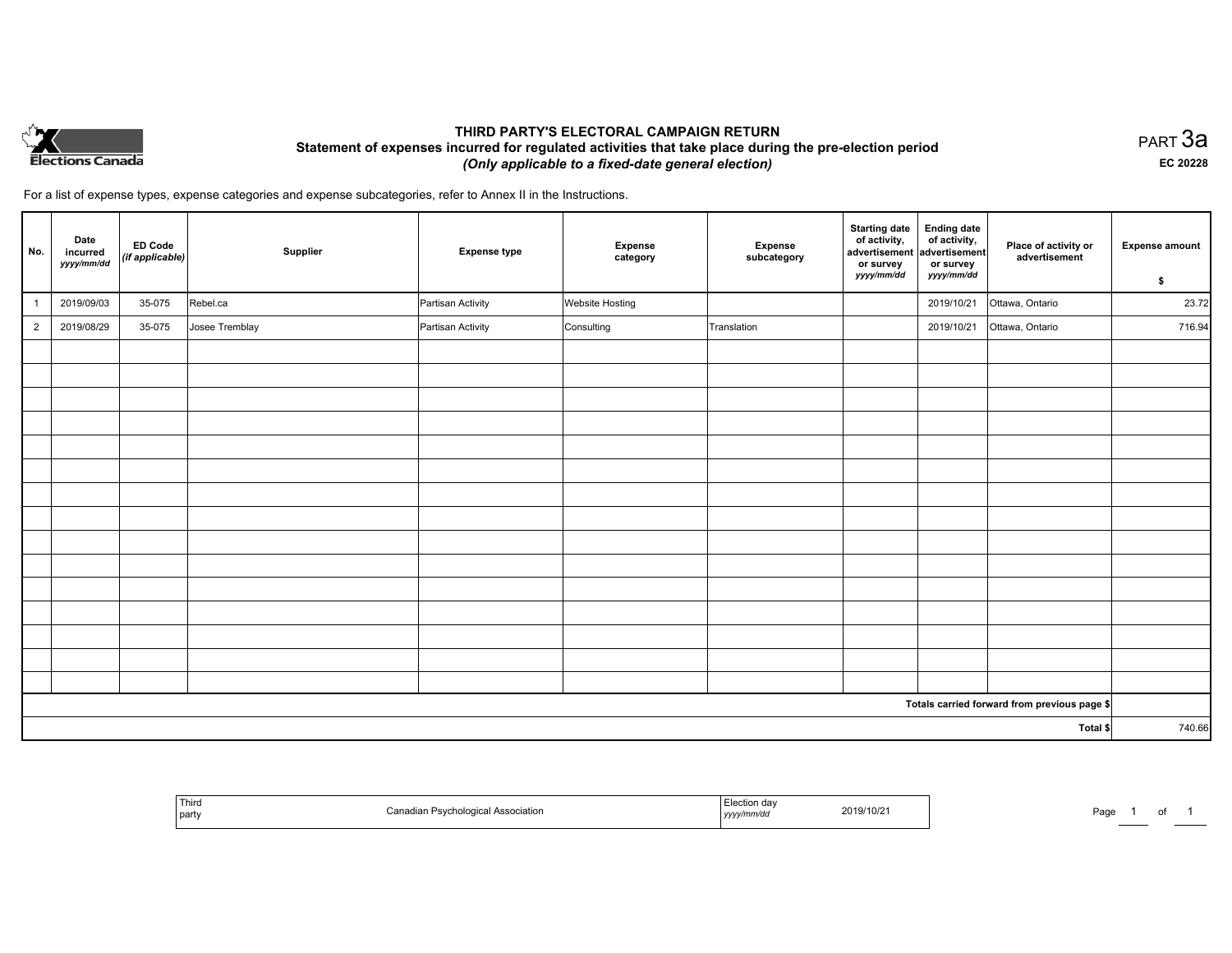

# **THIRD PARTY'S ELECTORAL CAMPAIGN RETURN Statement of expenses incurred for regulated activities that take place during the election period**<br>PART  $3\mathsf{b}$

**EC 20228**

For a list of expense types, expense categories and expense subcategories, refer to Annex II in the Instructions.

| No.            | Date<br>incurred<br>yyyy/mm/dd | <b>ED Code</b><br>(if applicable) | Supplier                          | <b>Expense type</b> | <b>Expense</b><br>category | <b>Expense</b><br>subcategory | <b>Starting date</b><br>of activity,<br>advertisement<br>or survey<br>yyyy/mm/dd | <b>Ending date</b><br>of activity,<br>advertisement<br>or survey<br>yyyy/mm/dd | Place of activity or<br>advertisement        | <b>Expense amount</b><br>\$ |
|----------------|--------------------------------|-----------------------------------|-----------------------------------|---------------------|----------------------------|-------------------------------|----------------------------------------------------------------------------------|--------------------------------------------------------------------------------|----------------------------------------------|-----------------------------|
|                | 2019/09/15                     | 35-075                            | Starship Logistics                | Partisan Activity   | Other                      | Courier                       |                                                                                  | 2019/10/21                                                                     | Ottawa, ON                                   | 7.48                        |
| $\overline{2}$ | 2019/10/10                     | 35-075                            | <b>Timothy Bleeker</b>            | Partisan Activity   | Website Development        |                               |                                                                                  | 2019/10/21                                                                     | Ottawa, ON                                   | 1,125.00                    |
| 3              | 2019/10/15                     | 35-075                            | Impact Public Affairs Corporation | Partisan Activity   | <b>Website Development</b> |                               |                                                                                  | 2019/10/21                                                                     | Ottawa, ON                                   | 5,000.00                    |
| 4              | 2019/09/13                     | 35-075                            | <b>Staff Salaries</b>             | Partisan Activity   | Wages                      |                               |                                                                                  | 2019/10/21                                                                     | Ottawa, ON                                   | 8,220.40                    |
| 5              | 2019/08/28                     | 35-075                            | <b>Staff Salaries</b>             | Partisan Activity   | Wages                      |                               |                                                                                  | 2019/10/21                                                                     | Ottawa, ON                                   | 216.32                      |
| 6              | 2019/10/05                     | 35-075                            | <b>Staff Salaries</b>             | Partisan Activity   | Wages                      |                               |                                                                                  | 2019/10/21                                                                     | Ottawa, ON                                   | 144.21                      |
| $\overline{7}$ | 2019/10/12                     | 35-075                            | <b>Staff Salaries</b>             | Partisan Activity   | Wages                      |                               |                                                                                  | 2019/10/21                                                                     | Ottawa, ON                                   | 144.21                      |
| 8              | 2019/10/21                     | 35-075                            | <b>Staff Salaries</b>             | Partisan Activity   | Wages                      |                               |                                                                                  | 2019/10/21                                                                     | Ottawa, ON                                   | 370.39                      |
|                |                                |                                   |                                   |                     |                            |                               |                                                                                  |                                                                                |                                              |                             |
|                |                                |                                   |                                   |                     |                            |                               |                                                                                  |                                                                                |                                              |                             |
|                |                                |                                   |                                   |                     |                            |                               |                                                                                  |                                                                                |                                              |                             |
|                |                                |                                   |                                   |                     |                            |                               |                                                                                  |                                                                                |                                              |                             |
|                |                                |                                   |                                   |                     |                            |                               |                                                                                  |                                                                                |                                              |                             |
|                |                                |                                   |                                   |                     |                            |                               |                                                                                  |                                                                                |                                              |                             |
|                |                                |                                   |                                   |                     |                            |                               |                                                                                  |                                                                                |                                              |                             |
|                |                                |                                   |                                   |                     |                            |                               |                                                                                  |                                                                                |                                              |                             |
|                |                                |                                   |                                   |                     |                            |                               |                                                                                  |                                                                                |                                              |                             |
|                |                                |                                   |                                   |                     |                            |                               |                                                                                  |                                                                                | Totals carried forward from previous page \$ |                             |
|                |                                |                                   |                                   |                     |                            |                               |                                                                                  |                                                                                | Total \$                                     | 15,228.01                   |

| Third<br>Election day<br>2019/10/21<br>Canadian Psychological Association<br>party<br>yyyy/mm/dd |
|--------------------------------------------------------------------------------------------------|
|--------------------------------------------------------------------------------------------------|

Page 1 of 1